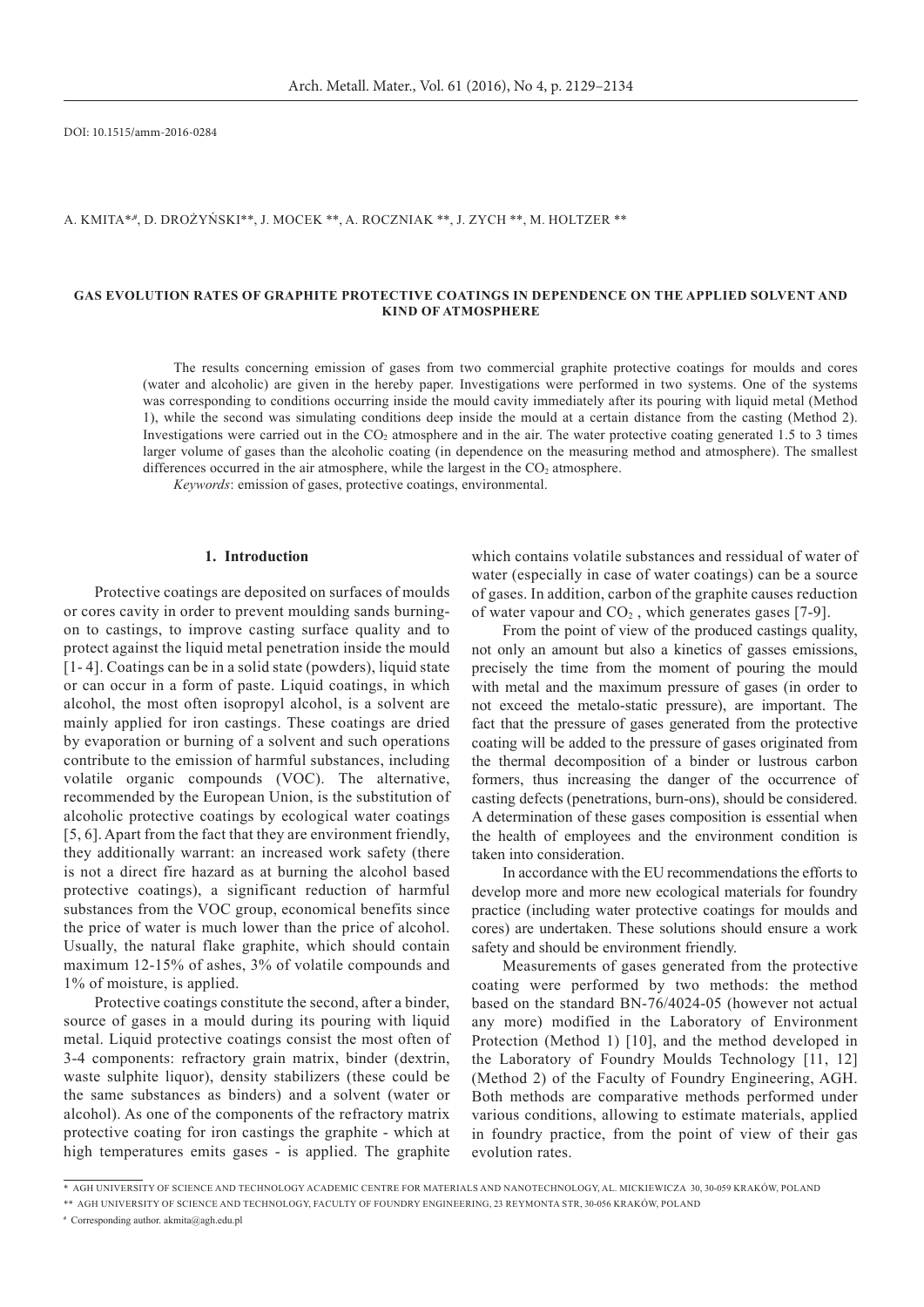## **2. Materials applied in investigations**

The subject of investigations constituted two commercial protective coatings applied for moulds and cores, marked as follows:

- Sample  $1$  water zirconium-graphite coating, applied for castings of grey and white cast iron.
- Sample  $3$  alcoholic zirconium-graphite coating, applied for castings of spheroidal, high quality cast iron;

### **3. Methodology of investigations**

## **3.1. Testing of gas evolution rates of coatings**

Tests of gas evolution rates of coatings: water - "Sample 1" and alcoholic  $-$  "Sample 3" were performed by two methods. Both methods belong to the group of laboratory methods. Measurements are performed in the  $CO<sub>2</sub>$  or air atmosphere. As time goes by, the atmosphere oxidizing potential - in both methods - decreases. Thus, conditions in reactors are coming nearer to conditions which are in the mould cavity, made of moulding sands bound by organic binders or moulding sands with bentonite and lustrous carbon carrier, after its pouring with liquid metal.

# **3.1.1 Method 1**

A ceramic boat with the tested sample (previously dried for 3 hours at a temperature of  $110^{\circ}$  C) of a mass of app. 1 g (with the accuracy:  $\pm 0.01$  g) is placed in the tubular furnace (quartz tube), outside the heating zone. Then the furnace is switched on and heated up to a temperature of 1000°C (Fig.1). When this temperature is obtained the reactor is blown through by  $CO_2$  for 5 minutes. After this time the valve introducing  $CO_2$ is closed and the peristaltic pump is switched on to provide the proper negative pressure in the reactor. Then the tested sample is introduced into the reactor, where it very fast achieves the measuring temperature of 950°C. In case of the carbon presence, at not satisfactory oxygen presence, the reduction of  $CO<sub>2</sub>$  to  $CO$  occurs. This is the so-called Boudouard's reaction, which occurs within the temperature range: 400-950°C:

 $CO<sub>2</sub> + C = 2CO.$ 

As the result of this reaction the volume of gases increases two times. Since the pump, carrying away gases from the reaction tube, is continuously operating uphold the constant negative pressure, equal to its initial value, the excess of gases is pumped out and its volume determines the gas evolution rate of the tested sample.



Fig. 1. Research stand for measuring the gas evolution rate of materials (acc. to Method 1), Laboratory of Environmental Protection

### **3.1.2 Method 2**

The tested sample, previously dried at a temperature of  $110^{\circ}$  C (for 3 hours) of a mass of app. 5 g is placed in the special sampler (Fig. 2) made of heat resistant steel, which has a unilateral lock. On the other side the tester has a tight valve (B4). The closing valve allows to direct the gas emitted from the sample to the measuring system. The same valve, after disconnecting from the sampler, allows to exchange the tested sample (P). In order to decrease the inner volume of the sampler, the insert of heat resistant steel (B3) is placed inside it. Outside the sampler surface, in a pipe, there are thermoelement conduits connected to the temperature recorder. The air filling the sampler due to a temperature increase, increases its volume and together with the emitted gases is directed to the volume measuring system  $(V_{total})$ .



Fig. 2. Sketch of the measurement test probe

In order to determine the real volume of gases emitted from the sample, the calibration of the sampler based on measuring only the air volume being in the sampler - heated to the given temperature  $(V_p)$  - should be performed. The real volume of gases emitted from the given sample will be equal to:

## $V_r = V_{total} - V_p$

## **4. Results and their discussion**

Amounts of gases emitted during the thermal decomposition of protective coatings samples at temperatures 950 - 1000°C in dependence on time, for all tested samples (by both Methods) are given in Table 1, together with the gases emission rates.

Graphical presentation of the results obtained by Method 1 is given in Fig. 3 (emission) and in Fig. 4 (kinetic), while the results obtained by Method 2 in Fig. 5 and Fig. 6.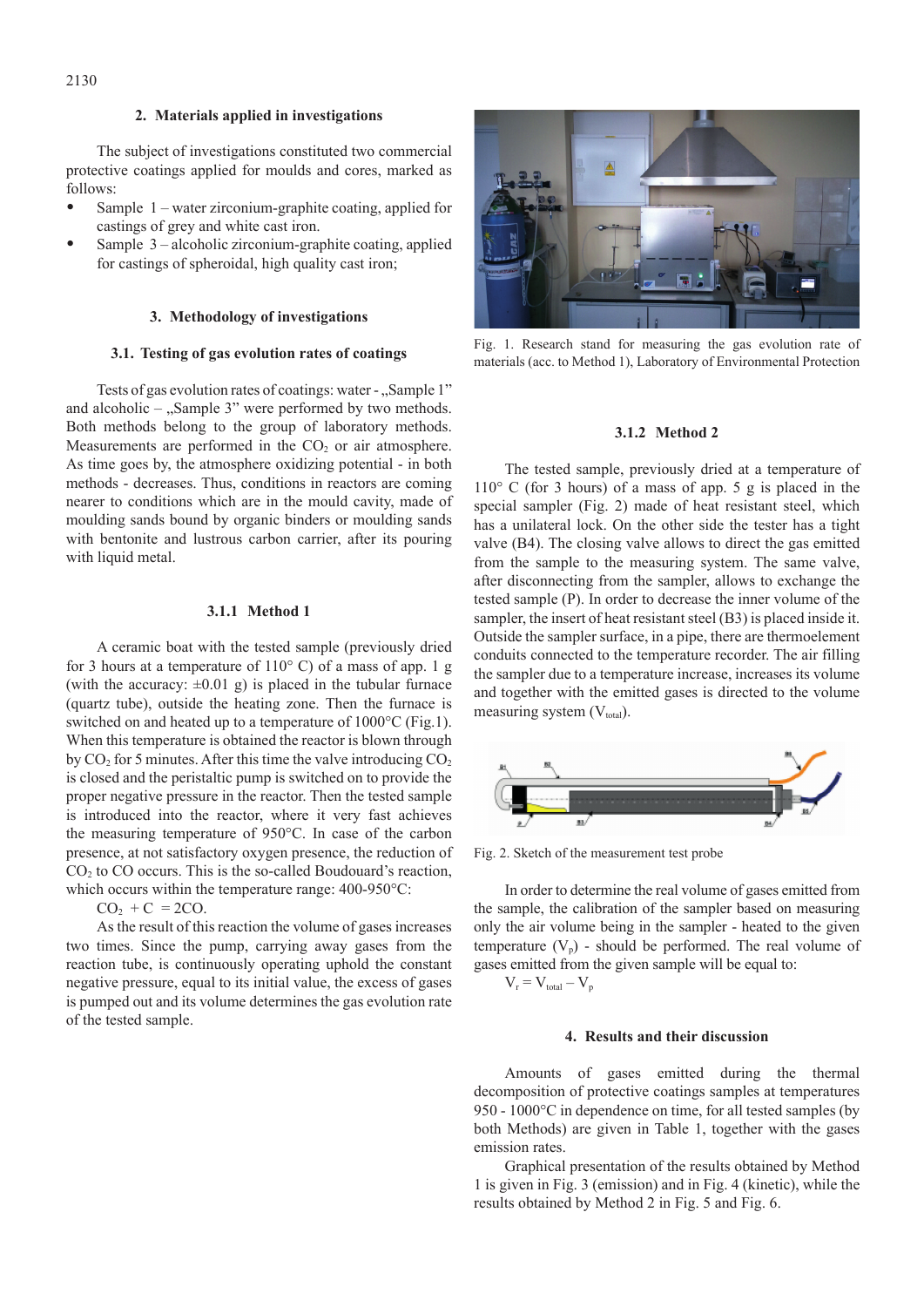

Fig. 3. Volumes of gases emitted from the tested protective coat in dependence on time (test in  $CO<sub>2</sub>$  and air atmosphere, Method no 1)



Fig. 5. Volumes of gases emitted from the tested protective coat in dependence on time (test in air atmosphere, Method no. 2)



Fig. 4. Velocity of gases emission from the tested protective coat: a) sample 1, b) smaple 3 (test in CO<sub>2</sub> and air atmosphere, Method no. 1)

TABLE 1

Volumes of emitted gases (recalculated for 1 g of a sample) from protective coatings and parameters of the maximum emission rates

| Protective coat         | Total<br>volume,<br>$V$ [cm <sup>3</sup> ] | Maksimum I     |                                             | Maksimum II   |                                             | Maksimum III  |                                                           |
|-------------------------|--------------------------------------------|----------------|---------------------------------------------|---------------|---------------------------------------------|---------------|-----------------------------------------------------------|
|                         |                                            | Time,<br>t[s]  | Velocity<br>dV/dt<br>$\text{cm}^3/\text{s}$ | Time,<br>t[s] | Velocity<br>dV/dt<br>$\text{cm}^3/\text{s}$ | Time,<br>t[s] | Velocity<br>dV/dt<br>$\lceil \text{cm}^3/\text{s} \rceil$ |
| Sample $1CO2$           | 5.6                                        | $\overline{4}$ | 1.18                                        |               |                                             |               |                                                           |
| Sample 1Air             | 10.75                                      | $\overline{4}$ | 1.0                                         |               |                                             |               |                                                           |
| Sample 1 M              | 6.1                                        | 15.5           | 0.025                                       | 56            | 0.035                                       | 109           | 0.065                                                     |
| Sample 3CO <sub>2</sub> | 14.6                                       | 5              | 1.2                                         |               |                                             |               |                                                           |
| Sample 3Air             | 19                                         | 4.75           | 1.28                                        |               |                                             |               |                                                           |
| Sample 3 M              | 9.26                                       |                |                                             | 108           | 0.044                                       | 239           | 0.083                                                     |

Sign in the table:

 $CO<sub>2</sub>$  – the sample tested by the Method 1 in  $CO<sub>2</sub>$  atmosphere,

Air – the sample tested by the Method 1 in air atmosphere,

M – the sample tested by the Method 2.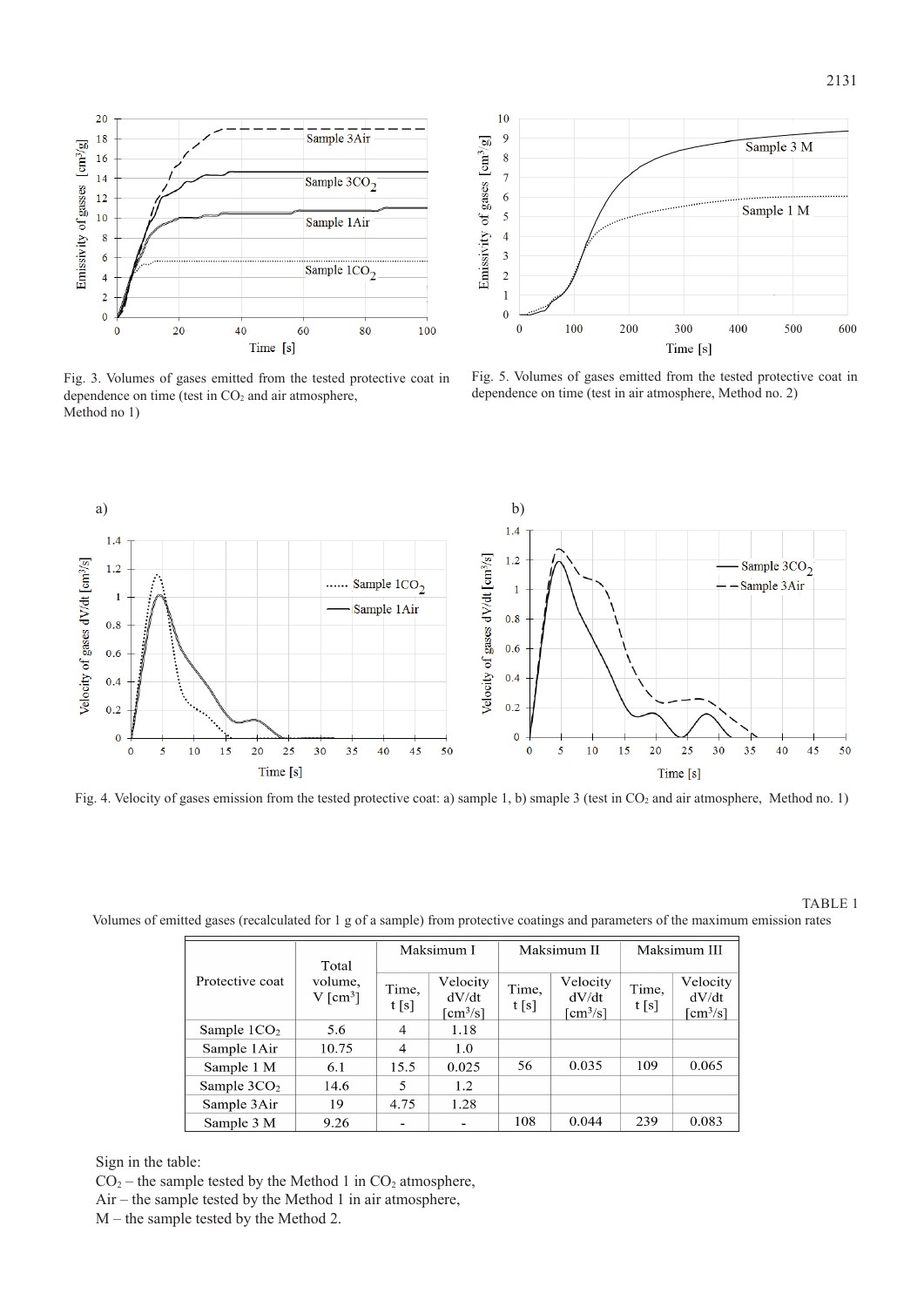

Fig. 6. Velocity of gases emission from the tested protective coat (test in air atmosphere, Method no. 2)

### **4.1. Effect of the atmosphere**

Admittedly, both atmospheres  $(CO_2$  and air) applied in the reaction tube (Method 1) are oxidising, but the air containing 21% of oxygen is a stronger oxidiser.

The water coating (Sample 1) as well as the alcoholic (Sample 3) demonstrated significantly higher (nearly twice) emissions of gases in the air atmosphere. On the other hand the maximum emission rate of gases for both atmospheres and both samples was comparable (within the range:  $1.0 - 1.28$ ) cm3 /s). Samples were achieving this rate after 4 -5 seconds from the moment of their placement in the heating zone of the reactor. In practice, the gases emission time was from 12 s (for Sample 1 in  $CO<sub>2</sub>$ ) to 38 s (for Sample 3 in the air). Only one maximum occurred in the curve describing the dependence of the gas emission rate on time (Fig. 4).

## **4.2. Influence of the measurement method**

Only in event of the water coating tested in  $CO<sub>2</sub>$ atmosphere (Sample  $1CO<sub>2</sub>$ ) amount of gas emissions measured by Method 1 was comparable to the emissions measured by Method 2.

While in the other tests already obtained significant differences in the amount of the emission of gases measured by Method 1 and Method 2.

The heating process of the sampler containing the sample is much slower in Method 2 and therefore the measurement takes approximately 10 minutes. In the curves of the gases emission rates, for water coating, occurred 3 maxima and for the alcoholic coating are 2 maxima, shifted in time, versus each other. These maxima, for the water coating, occurred much earlier (at a lower temperature) than for the alcoholic coating. Probably the first maximum is the result of evaporation of physically bound water (practically doesn't exist for the alcoholic protective coating), while the second maximum originates from emission of chemically bound water. Maximum III, the highest for both coatings, is the result of the generation of gases in the burning process of the carbon compounds. Since the oxygen amount in the closed sampler is

limited, it can occur that the burning process is not total and the further volume increase of gases is the result of the thermal decomposition of the sample (pyrolysis), when smaller amount of gases is formed than in the case of burning. Probably this is the reason that in Method 2 smaller volumes of gases are generated.

The water protective coating generated 1.5 to 3 times larger volume of gases than the alcoholic coating (in dependence on the measuring method and atmosphere). The smallest differences occurred in the air atmosphere, while the largest in the  $CO<sub>2</sub>$  atmosphere. It is difficult to provide right now - the reason of this effect, since the qualitative and quantitative composition of both coatings is not fully known (e.g. graphite kind and amount).

### **5. Conclusions**

The preliminary measurements of the gases emission from the protective coatings subjected to a high temperature influence in different atmospheres, performed by means of two methods allow to formulate several conclusions;

- 1. Since both types of measurements are performed under oxidising conditions and in the final phase of the process we are dealing the pyrolysis, the attention should be drawn to finding whether the oxygen amount in the reactor is sufficient for the total burning of the sample. Thus the proper selection of the sample mass is required.
- 2. Both methods have good and bad points. However, they supplement each other to a considerable degree and when the results of both methods are known, the effects occurring in the mould can be described better.
- 3. It can be assumed that Method 1 simulates effects  $\alpha$  occurring at the boundary: liquid metal – moulding sand, it means the boundary where is the coating (shock heating).
- 4. In case of Method 2, where the heating process is much slower, it can be assumed that it is the simulation of the effect occurring in the mould after its pouring with liquid metal and transportation of heat deep into the mould.
- 5. Generally the water protective coating generated much less gases than the alcoholic coating.

#### **Acknowledgements**

Investigations were performed as part of the project: NCBiR: PBS 3/B 5/4 7/2015

### **REFERENCES**

- [1] A. Baliński, Protective and separating coatings, used for molds and cores sands. Foundry Guide, Krakow, Poland, in polish (2013).
- [2] A. Pribulová, P. Futaš, A. Rosová, P. Demeter, D. Baricová, Metalurgija **52**, 51 - 54 (2013).
- [3] U.C. Nwaogu, N. S. Tiedje, Material Sciences and Application **2**, 1143 -1160 (2011).
- [4] A. Kmita, J. Zych, M. Holtzer, J. Mocek, S. Piasny,